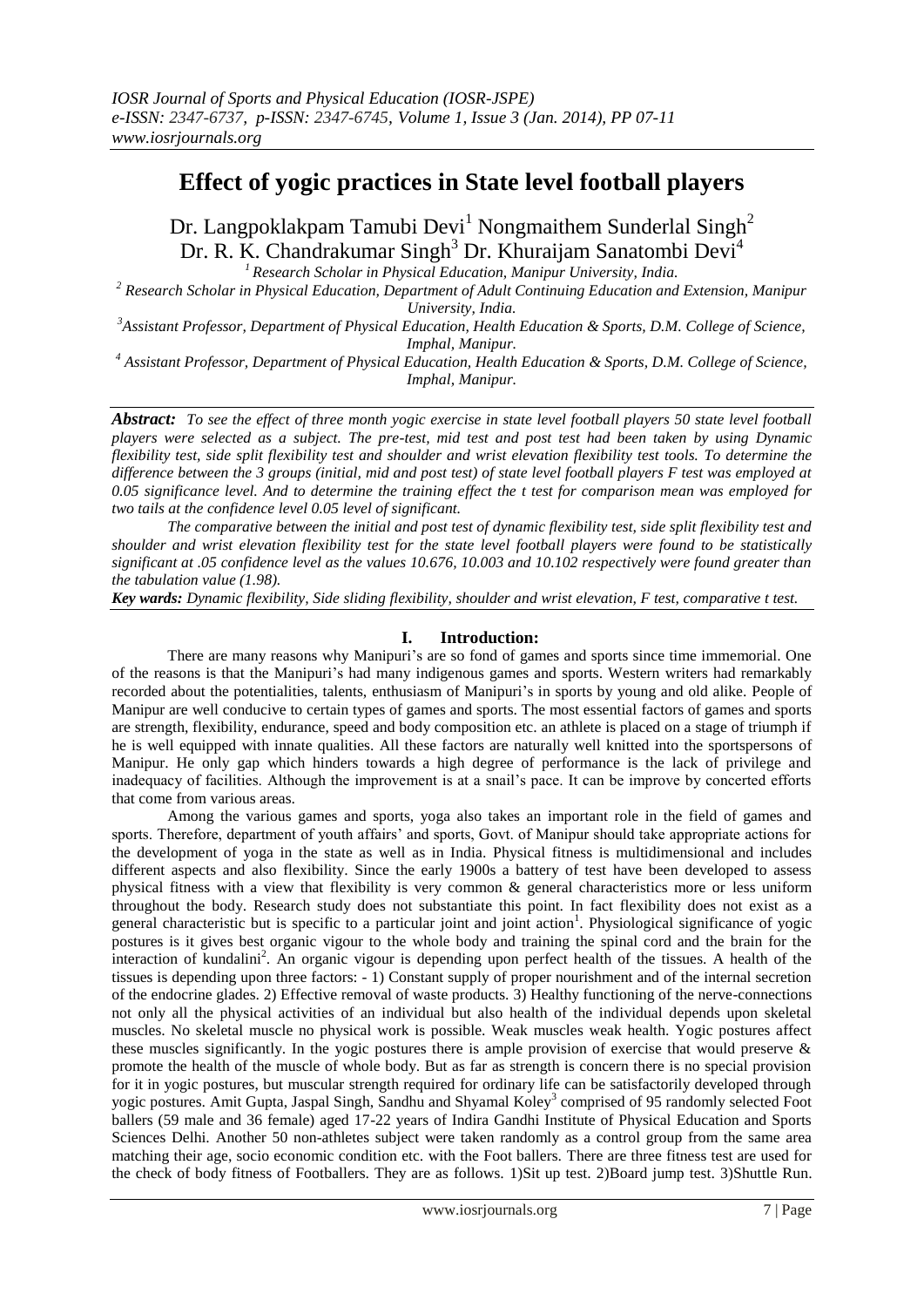The above test are to measure the special mobility and flexibility, three measurements viz anterior spinal flexion, lateral spinal lateral flexion and extension were taken after Macrae and Wight (1969) standard statistical calculation were also made. The results of the present study show highly significant differences between male and female foot bars with there control counter parts in regard to the mobility and flexibility of exhibiting the fact that footballers have greater for mobility and flexibility of spine due to the well structure program of stretching and exercise. All footballers include the stretching Programme in their static programmed in their warm up session too. Footballers keep the muscles more flexible then the controls as the connective tissue around the joint shortens and looses the elasticity when shorter position of activity in case of none sports person.

Bhola 4 selected 25 male volleyball players to study the relationship of absolute leg. length, foot and agility to jumping ability in volleyball using three strides rhythm and fund that the foot length, agility, dynamic power, as well as ankle flexibility had significant relationship with jumping ability using three strides rhythm whereas absolute leg length and relative leg length did not correlate significantly. Singerseth and Haliski<sup>5</sup> conducted a study the specific purposed of which were (a) to compare the flexibility of 21 joint or areas of football players with the normal college students to compare the flexibility of linesmen and backfield men in the same joints and areas (e) to determine whether there is a difference int he flexibility of comparable right and left joint of the body. Data was obtained from 100 football players. leighton had earlier collected similar data from 56 normal college students. A goviometer called Leigton flenometre was used in taking the flexibility measurements of ankle flexion and extension, knee flexion, leg abduction, lip flexion, and extension trunk hip flexion and extension, ride trunk lip flexion, wrist flexion and extension, arm flexion, elbow flexion, head rotation head extension and flexion and shoulder flexion and extension when right and left sight similar joints of football players were compared. Only the differences between right and left knee flexion and between right and left elbow flexion were large enough to be significant. In non instance was the difference in flexibility between the right and left joint on service course members significant.

**Method:** for the purpose of the study, 50 state level football players were selected. The players selected for this investigation were freshers in the field of yoga, and they did not know the complete technique of asanas. The yogic practices were given to the players in the morning session for duration of nearly about one hour. 12 asanas excluding shavasana were selected for the investigation. Selections of asanas were done on the bases of shoulder, hip, trunk, wrist joints movements. The investigator want to see the effect of yogic practice on both type of flexibility – the dynamic and static flexibility and also to examine the effect of yogic practices on the few major joints i.e., shoulder, hip and trunk. 1. Side splits test. 2. Shoulder and wrist elevation test. 3. Dynamic flexibility test, were selected as tools to collect the data to judge the degree of flexibility.

To determine the difference between the 3 groups (initial, mid and post test) of state level football players F test was employed at 0.05 significance level. And to determine the training effect the t test for comparison mean was employed for two tails at the confidence level 0.05 level of significant.

## **II. Result:**

### **Comparison of dynamic flexibility after and before the yogic exercise:**

Table: Comparison of dynamic flexibility in initial, mid and post test among the state level football players:

|                | Sum of squares | $\sim$<br>-di | Mean square    |         |
|----------------|----------------|---------------|----------------|---------|
| Between groups | 164.920        | ∸             | 82.460         | 62.858* |
| Within groups  | 192.840        | 147           | 212<br>شدال ده |         |
| Total          | 357.760        | 149           |                |         |

\*Significant at .05 confidence level.  $F_{.05} = 3.06$ 

The dynamic flexibility test between Initial, mid and post the F value obtain 62.858 is greater than the 3.06 for 2 and 147 degrees of freedom of .05 confidence level. In order to bring out the paired mean differences of the F test Scheffer"s post hoc test is employed.

| Table: Significant differences between the paired Mean on Dynamic flexibility. |  |  |
|--------------------------------------------------------------------------------|--|--|

|   |         | Groups |        | Mean difference |
|---|---------|--------|--------|-----------------|
|   | Initial | Mid    | Post   |                 |
|   | 5.5400  | 7.3000 |        | .7600           |
|   | 5.5400  |        | 8.0400 | 2.5000          |
|   |         | 7.3000 | 8.0400 | .7400           |
| . | _ _ _   | $  -$  |        |                 |

\*Significant at .05 level.  $l_{.05}$  (2, 147) = 3.38

It is evident that there is no significant difference existed between initial, mid and post test of the state level football players in dynamic flexibility since the value obtained of critical difference (l) were 1.7600, 2.5000 and .7400 which is less than the critical difference value (3.38) needed to significant for 2 and 147 degrees of freedom, at .05 level.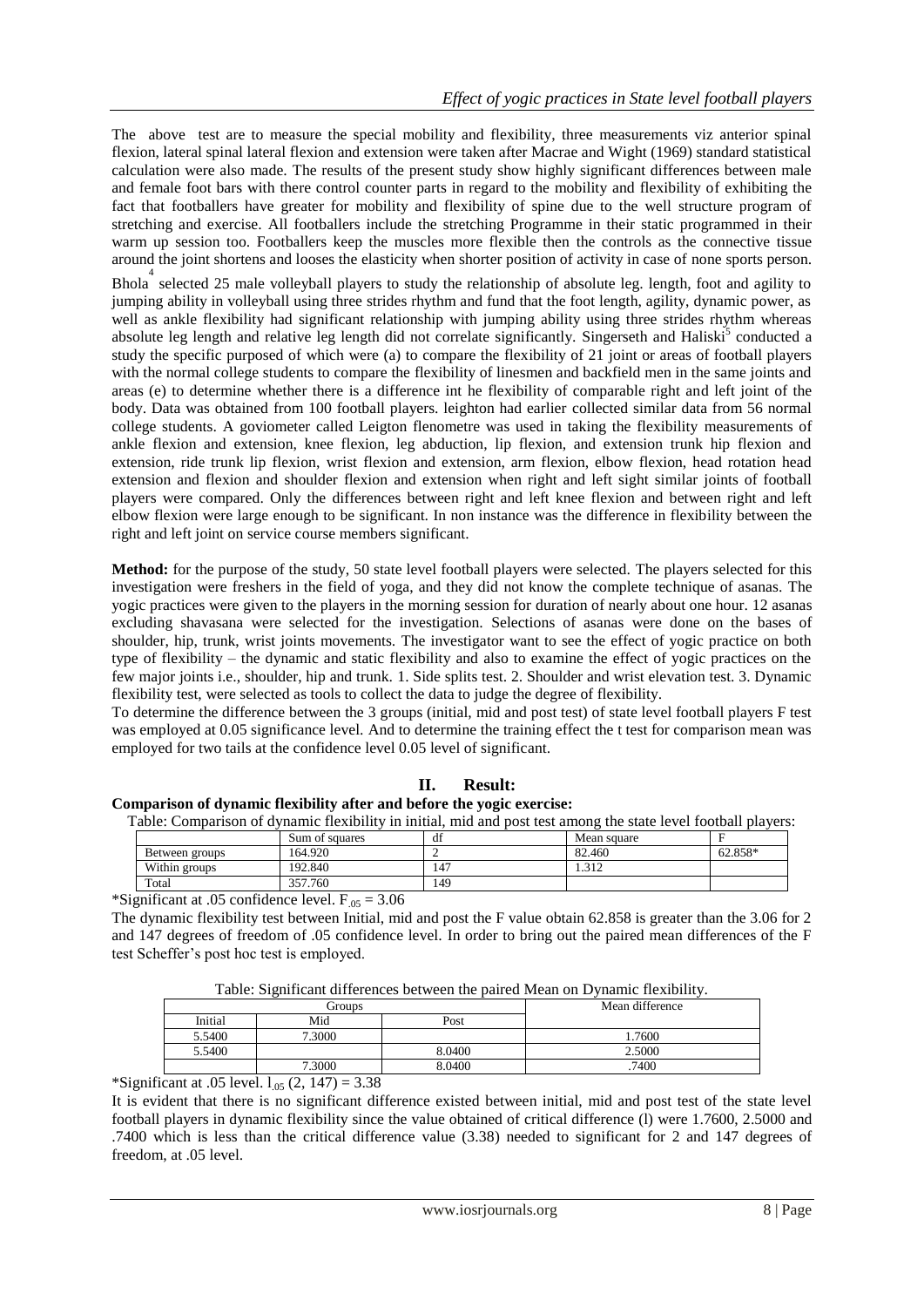| Table: experimental group (initial scores and final score) of dynamic flexibility. |    |        |        |            |     |  |
|------------------------------------------------------------------------------------|----|--------|--------|------------|-----|--|
| Groups                                                                             |    | Means  | Std. D | Std. Error | M.L |  |
| Initial scores                                                                     | 50 | 5.5400 | .38814 | 19631      | 2.5 |  |
| Post scores                                                                        | 50 | 8.0400 | .90260 | 12765      |     |  |

|  | Table: comparison of initial scores and final score of dynamic flexibility. |
|--|-----------------------------------------------------------------------------|

|                            | Levene's for equality of<br>variance |      | Test for equality of means |        |                 |        |
|----------------------------|--------------------------------------|------|----------------------------|--------|-----------------|--------|
|                            |                                      | Sig. |                            |        | $Sig(2)$ tailed | Sig SE |
| Equal variances assumed    | 9.791                                | .002 | $10.676*$                  | 98.28  | .000            | .23416 |
| Equal variance not assumed |                                      |      | $10.676*$                  | 84.150 | .000            | .23416 |

\*Significant at .05 level, 't'  $_{.05}(98) = 1.98$ 

The comparative between the initial and post test of dynamic flexibility test for the state level football players were found to be statistically significant at .05 confidence level as the value 10.676 was found greater than the tabulation value (1.98).

### **Comparison of side split test flexibility after and before the yogic exercise:**

Table: Comparison of side split test flexibility in initial, mid and post test among the state level football players:

|                | Sum of squares | $\cdot$<br>df | Mean square |         |
|----------------|----------------|---------------|-------------|---------|
| Between groups | 576.213        |               | 288.107     | 50.772* |
| Within groups  | 834.160        | 147           | 5.675       |         |
| Total          | 1410.373       | 149           |             |         |

\*Significant at .05 confidence level.  $F_{.05} = 3.06$ 

There was significant difference found among the state level football players on side split flexibility test between Initial, mid and post the F value obtain 50.772 is greater than the 3.06 for 2 and 147 degrees of freedom of .05 confidence level. In order to bring out the paired mean differences of the F test Scheffer"s post hoc test is employed.

Table: Significant differences between the paired Mean on side split flexibility test.

| Groups  |         |         | Mean difference |
|---------|---------|---------|-----------------|
| Initial | Mid     | Post    |                 |
| 16.3600 | 14.7600 |         | 1.6000          |
| 16.3600 |         | 11.6400 | 4.7200*         |
|         | 14.7600 | 11.6400 | 3.1200          |

\*Significant at .05 level.  $1_{.05}$  (2, 147) = 3.38

It is evident that there is significant difference existed between initial and post test and post test of the state level football players in side split flexibility test since the value obtained of critical difference (l) was 4.7200 which is greater than the critical difference value (3.38) needed to significant for 2 and 147 degrees of freedom, at .05 level. But no significant difference was obtained between initial and mid test and between mid and post test.

| Table: experimental group (initial scores and final score) of side split test. |    |         |         |            |        |  |
|--------------------------------------------------------------------------------|----|---------|---------|------------|--------|--|
| Groups                                                                         |    | Means   | Std. D  | Std. Error | M.D    |  |
| Initial scores                                                                 | 50 | 16.3600 | 2.43704 | .34465     | 4.7200 |  |
| Post scores                                                                    | 50 | 11.6400 | 2.27910 | 32231      |        |  |
|                                                                                |    |         |         |            |        |  |

| Taone. Combarison of mitual scores and miar score of side som test. |                                      |      |                            |        |                                    |        |
|---------------------------------------------------------------------|--------------------------------------|------|----------------------------|--------|------------------------------------|--------|
|                                                                     | Levene's for equality of<br>variance |      | Test for equality of means |        |                                    |        |
|                                                                     |                                      | Sig. |                            |        | $\mathrm{Si}\mathrm{g}$ (2) tailed | Sig SE |
| Equal variances assumed                                             | .509                                 | .222 | $10.003*$                  | 98     | .000                               | 47188  |
| Equal variance not assumed                                          |                                      |      | $10.003*$                  | 97.563 | .000                               | .47188 |

Table: comparison of initial scores and final score of side split test.

\*Significant at .05 level, 't'  $_{.05}(98) = 1.98$ 

The comparative between the initial and post test of side split flexibility test for the state level football players were found to be statistically significant at .05 confidence level as the value 10.003 was found greater than the tabulation value (1.98).

#### **Comparison of shoulder and wrist elevation flexibility test after and before the yogic exercise:**

Table: Comparison of shoulder and wrist elevation test flexibility in initial, mid and post test among the state level football players:

|                | Sum of squares | $\cdot$<br>di | Mean square |         |
|----------------|----------------|---------------|-------------|---------|
| Between groups | 583.570        |               | 291.785     | 51.756* |
| Within groups  | 828.745        | 147           | 5.638       |         |
| Total          | 1412.315       | 149           |             |         |

\*Significant at .05 confidence level.  $F_{.05} = 3.06$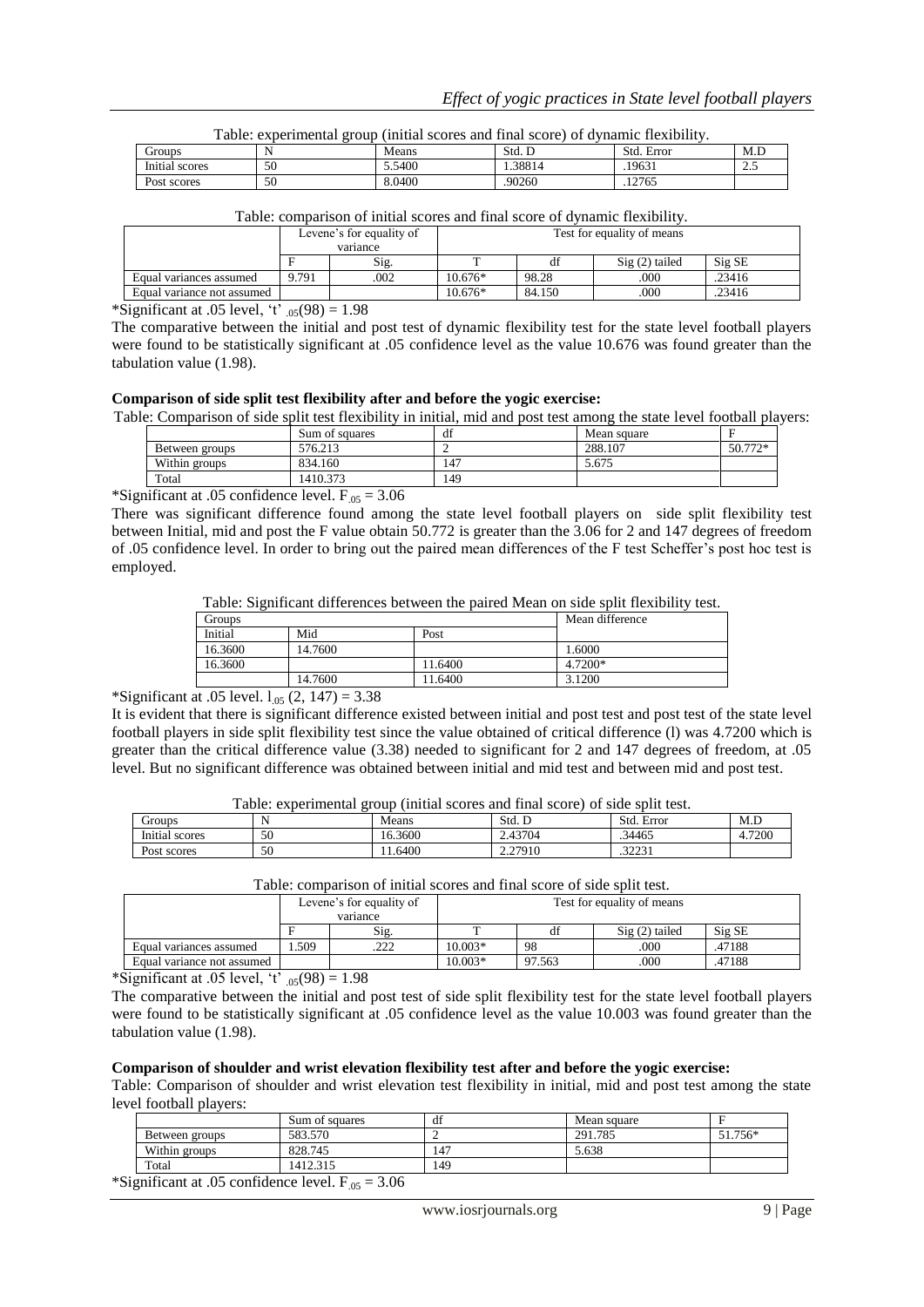The shoulder and wrist elevation flexibility test between Initial, mid and post the F value obtain 51.756 is greater than the 3.06 for 2 and 147 degrees of freedom of .05 confidence level. In order to bring out the paired mean differences of the F test Scheffer"s post hoc test is employed.

Table: Significant differences between the paired Mean on shoulder and wrist elevation flexibility test.

| Groups  |         |         | Mean difference |
|---------|---------|---------|-----------------|
| Initial | Mid     | Post    |                 |
| 11.6400 | 14.7800 |         | 3.1400          |
| 11.6400 |         | 16.3900 | 4.7500*         |
|         | 14.7800 | 16.3900 | 1.4100          |

\*Significant at .05 level.  $l_{.05}$  (2, 147) = 3.38

It is evident that there is significant difference existed between initial and post test of the state level football players in dynamic flexibility since the value obtained of critical difference (l) was 4.7500 which is greater than the critical difference value (3.38) needed to significant for 2 and 147 degrees of freedom, at .05 level.

Table: experimental group (initial scores and final score) of shoulder and wrist elevation test.

| Groups         |    | Means   | Std. D  | $\overline{\phantom{0}}$<br>Std.<br>Error | M.D         |
|----------------|----|---------|---------|-------------------------------------------|-------------|
| Initial scores | 50 | .6400   | 2.27910 | 2222<br>۰٫۱۰٬۰۰۱                          | 4.7500<br>4 |
| Post scores    | 50 | 16.3900 | 2.42076 | .34235                                    |             |

Table: comparison of initial scores and final score of shoulder and wrist elevation test.

| Levene's for equality of   |          | Test for equality of means |           |        |                        |        |  |
|----------------------------|----------|----------------------------|-----------|--------|------------------------|--------|--|
|                            | variance |                            |           |        |                        |        |  |
|                            |          | Sig.                       |           |        | $\text{Sig}(2)$ tailed | Sig SE |  |
| Equal variances assumed    | .238     | .269                       | $10.102*$ | 98     | .000                   | .47020 |  |
| Equal variance not assumed |          |                            | $10.102*$ | 97.646 | .000                   | 47020  |  |

\*Significant at .05 level, 't'  $_{.05}(98) = 1.98$ 

The comparative between the initial and post test of shoulder and wrist elevation flexibility test for the state level football players were found to be statistically significant at .05 confidence level as the value 10.102 was found greater than the tabulation value (1.98).

## **III. Discussion:**

Classification of players on Side-split test flexibility of state level football players

| Level                                            | Initial | Mid | Post |
|--------------------------------------------------|---------|-----|------|
| Advance $1^3 - 0$                                |         |     |      |
| Advance intermediate $2^{\frac{1}{2}}$ - 2       |         |     |      |
| Intermediate $6^{\frac{1}{2}} - 2^{\frac{3}{2}}$ |         |     |      |
| Advance beginner $9\frac{1}{2} - 6\frac{1}{2}$   |         |     | 14   |
| Beginner above $9^{\pm}$                         | 46      | 44  | 33   |
| Total                                            | 50      | 50  | 50   |

Note: Classifications of players were done as per their norms.

In initial of the training to the state level football players the side split test for flexibility score shows that 46 players are in beginner categories and 2 for advance beginner, 1 for intermediate and I for advance intermediate. After the 6 weeks of training in the mid test out of 50 players, 44 players found beginners, 2 players advance beginner and 4 players in intermediate level. after the 3 months of training in post test 33 players are in beginner, 14 players for advance beginner, 1 for intermediate, 1 for advance intermediate and another 1 found in advance.

Classification of players on shoulder and wrist elevation flexibility test of state level football players

| Level                                                      | Initial | Mid | Post |
|------------------------------------------------------------|---------|-----|------|
| Beginner $6 - 0$                                           |         |     |      |
| Advance beginner $8\frac{1}{2}$ - 6 $\frac{1}{1}$          |         |     |      |
| Intermediate $11 - 8$                                      | 26      |     |      |
| Advance intermediate $12^{\frac{1}{2}} - 11^{\frac{3}{2}}$ |         |     |      |
| Advance above $12 \div$                                    | 10      | 36  | 48   |
| Total                                                      | 50      | 50  | 50   |

Note: Classifications of players were done as per their norms.

In initial of the training to the state level football players the shoulder and wrist elevation test for flexibility score shows that 3 players are in advance beginner categories and 26 for intermediate, 11 for advance intermediate and 10 in advance. After the 6 weeks of training in the mid test out of 50 players, 7 players found